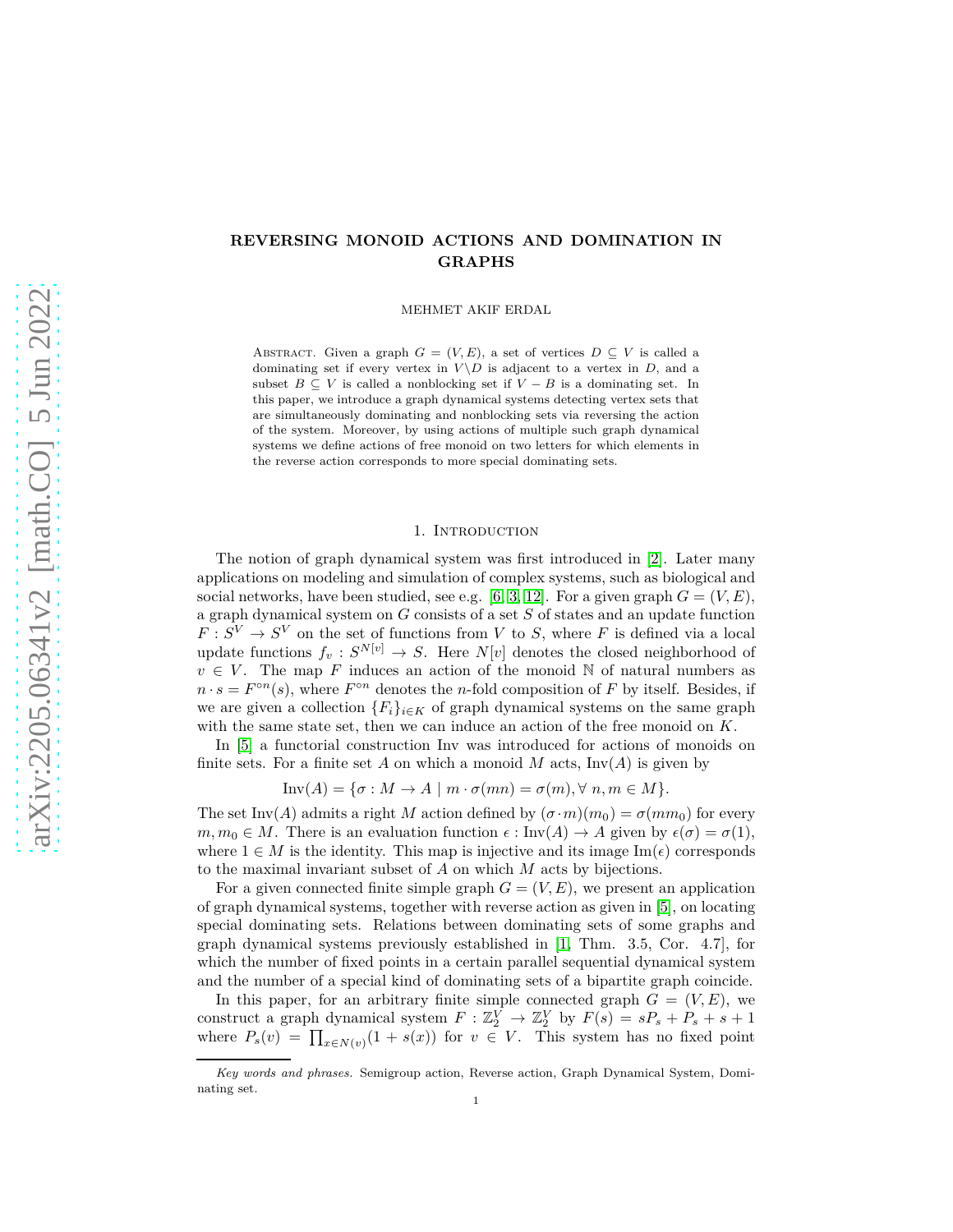other than the constant function  $c_0$  at 0 and its periodic points are those non-zero elements in  $\text{Im}(\epsilon)$ . We prove the following theorem.

**Theorem 1.1.** Let  $G = (V, E)$  be a graph and  $F : \mathbb{Z}_2^V \to \mathbb{Z}_2^V$  be the graph dynamical *system given by*  $F(s) = sP_s + P_s + s + 1$  *for*  $s \in \mathbb{Z}_2^V$ . Let  $\epsilon$ : Inv(*A*)  $\rightarrow$  *A be the evaluation map given by*  $\epsilon(s) = s(0)$ *. For a surjection*  $s \in \mathbb{Z}_2^V$ *, we have*  $s \in \text{Im}(\epsilon)$ *if and only if both*  $s^{-1}(0)$  *and*  $s^{-1}(1)$  *are dominating sets of G. Moreover, in this*  $case \, F \circ F(s) = s.$ 

The theorem establishes a one to one correspondence between the non-zero elements in  $\text{Im}(\epsilon)$  and the subsets of *V* that are simultaneously dominating and nonblocking sets. It is known that complement of a minimal dominating set is also a dominating set, see [\[11\]](#page-9-1). Hence, in particular, all minimal dominating sets and maximal independent sets can be obtained as  $s^{-1}(1)$  or  $s^{-1}(0)$  for some *s* in Im( $\epsilon$ ).

In Section [3.1,](#page-6-0) we extend the action of the system in Theorem [3.4](#page-4-0) to actions of the free monoid on two letters, and establish one to one correspondences between more special dominating sets of *G* as fixed points of these actions, see Corollary [3.8](#page-7-0) and Proposition [3.9.](#page-7-1)

## 2. A few preliminaries

Throughout this paper  $G = (V, E)$  denotes an undirected finite simple connected graph with vertex set *V* and edge set *E*.

2.1. **Dominating and nonblocking sets.** Dominating sets of graphs and related problems are well studied in the literature. For general references about classical and recent advances we refer to [\[9\]](#page-9-2) and [\[8\]](#page-9-3). A dominating set for *G* is a subset *A* of *V* for which every vertex that is not in *A* is adjacent to a vertex in *A*. A nonblocking set (also known as nonblocker) for *G* is a subset of *B* of *V* such that every vertex in *B* is adjacent to vertices outside of the subset. By definition *B* is a nonblocking set if and only if  $V \setminus B$  is a dominating set, see [\[4\]](#page-8-5). When a graph is given there are special subsets of the set of vertices that are simultaneously dominating and nonblocking sets. For example any minimal dominating set; that is, a dominating set that does not properly contains any other dominating set, is also a nonblocking set. In fact, due to [\[11,](#page-9-1) 13.1.14], if  $D \subset V$  is a minimal dominating set of *D* then  $V \backslash D$  is also a dominating set.

2.2. **Graph dynamical systems.** For a vertex  $v \in V$  the open neighborhood of *v* is given by

$$
N(v) = \{ x \in V \mid \{x, v\} \in E \}
$$

and the closed neighborhood of *v* is  $N[v] = N(v) \cup \{v\}$ . A graph dynamical system  $\alpha$  consists of a graph  $G = (V, E)$ , a finite state set *S* and an update map  $F : S^V \to S^V$ where *F* is defined via a local update function  $f_v : S^{N[v]} \to S$ . If *F* satisfies  $F(s)(v) = f_v(s|_{N[v]})$  for each *v* in *V*, then such a system is referred as generalized cellular automata (see [\[13\]](#page-9-4)). In this paper, we are interested in a special case where  $S = \mathbb{Z}_2$  the field with 2 elements  $\{0, 1\}.$ 

2.3. **Reversing monoid actions.** A central construction we use in this paper is the reverse action of a monoid action. Let *M* be a monoid acting on a finite set *A*. We define the reverse action on *A* as follows

$$
\text{Inv}(A) = \{ \sigma : M \to A \mid \forall n, m \in M, m \cdot \sigma(nm) = \sigma(n) \}.
$$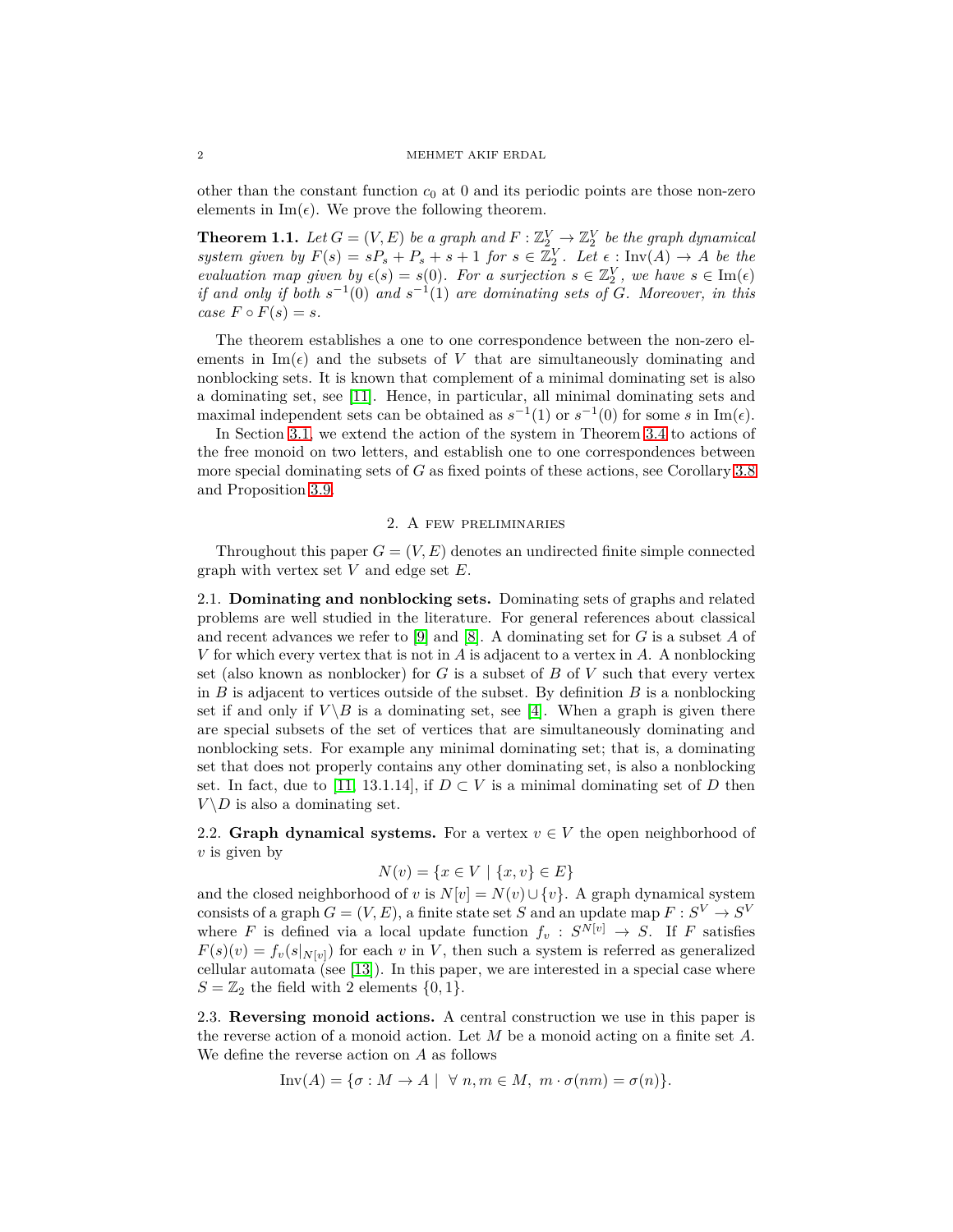The set Inv(*A*) admits a right *M* action given by  $(\sigma \cdot m_0)(m) = \sigma(m_0 \cdot m)$ . Note that

$$
m \cdot (\sigma \cdot m_0)(nm) = m_0 \cdot \sigma(m_0nm) = \sigma(m_0n) = (\sigma \cdot m_0)(n);
$$

i.e.,  $\sigma \cdot m_0 \in \text{Inv}(A)$  and the action is well defined. This is a special case of the construction  $\text{Inv}_r^l$  in [\[5\]](#page-8-3) for left actions. There is an associated evaluation function  $\epsilon$ : Inv(*A*)  $\rightarrow$  *A* given by  $\epsilon(\sigma) = \sigma(1)$ . This function satisfies

$$
m \cdot \epsilon(\sigma \cdot m) = m \cdot ((\sigma \cdot m)(1)) = m \cdot \sigma(m) = \sigma(1) = \epsilon(\sigma).
$$

Let  $\mu_m : A \to A$  is the function given by  $\mu_m(a) = m \cdot a$ . We say M acts on A by bijections if for every  $m \in M$ ,  $\mu_m$  is a bijection.

The following proposition and the subsequent lemma follow from Proposition 5 of Section 4.2 and Lemma 3 of Section 4.4 in [\[5\]](#page-8-3), respectively. However, as we do not consider two sided actions here, we prove both statements for completeness and notational convenience.

**Proposition 2.1.** *For a finite M-set A, M acts on A by bijections if and only if*  $\epsilon: \text{Inv}(A) \to A$  *is a bijection.* 

*Proof.* Assume that  $\mu_m$  is a bijection for every  $m \in M$ . For each  $a \in A$ , define  $\tau(a): M \to A$  by  $\tau(a)(m) = \mu_m^{-1}(a)$ . Then

$$
m \cdot \tau(a)(nm) = \mu_m(\mu_{nm})^{-1}(a) = \mu_m \circ \mu_m^{-1} \circ \mu_n^{-1}(a) = \mu_n^{-1}(a) = \tau(a)(n);
$$

i.e.,  $\tau(a) \in \text{Inv}(A)$  and  $\tau$  defines a function from A to Inv(A). Besides, for every  $a \in A$ ,  $\epsilon \circ \tau(a) = \tau(a)(1) = a$  and for every  $\sigma \in \text{Inv}(A)$ ,

$$
(\tau \circ \epsilon)(\sigma)(m) = \tau(\sigma(1))(m) = \mu_m^{-1}(\sigma(1)) = \mu_m^{-1}(m \cdot \sigma(m)) = \sigma(m).
$$

Thus,  $\epsilon$  is a bijection with inverse  $\tau$ . Conversely, assume  $\epsilon$  is a bijection with inverse *τ*. For each  $m \in M$ , define  $\nu_m : A \to A$  by  $\nu_m(a) = \tau(a)(m)$  for  $a \in A$ . Then,

$$
\mu_m \circ \nu_m(a) = m \cdot \tau(a)(m) = \tau(a)(1) = \epsilon(\tau(a)) = a;
$$

i.e.,  $\mu_m$  admits a section. But since *A* is finite, this means  $\mu_m$  is a bijection.  $\square$ 

<span id="page-2-0"></span>**Lemma 2.2.** Let A be a finite M-set. Then  $\epsilon : \text{Inv}(A) \to A$  is injective with image

$$
\text{Im}(\epsilon) = \{ a \in A \mid \forall m \in M, \ \mu_m |_{Ma} : Ma \to Ma \ \text{is bijection } \},
$$

*where*  $Ma = \{m \cdot a \mid m \in M\}$ *.* 

*Proof.* Let  $\sigma, \tau \in \text{Inv}(A)$  with  $\sigma(1) = \tau(1)$  and let  $m \in M$ . Then, as A is finite, there exist positive natural numbers *s* and *t* with  $\sigma(m^s) = \sigma(1)$  and  $\tau(m^t) =$ *τ*(1). Assume that *t* and *s* are smallest such natural numbers and without loss of generality assume  $t \leq s$ . Then  $s = t$ , as otherwise we have

$$
\sigma(1) = \tau(1) = m^t \cdot \tau(m^t) = m^t \cdot \sigma(m^s) = m^t \cdot \sigma(m^{s-t}m^t) = \sigma(m^{s-t})
$$

which gives  $\sigma(m^{s-t}) = \sigma(1)$ , contradicting to the minimality of *s*. Hence for every  $m \in M$  there exists a positive integer *t* with  $\tau(m^t) = \sigma(m^t)$ . This implies

$$
m^{t-1} \cdot \tau(m^t) = m^{t-1} \cdot \sigma(m^t)
$$

and so  $\tau(m) = \sigma(m)$ . Therefore, we have  $\tau = \sigma$ ; i.e.,  $\epsilon$  is injective. Now, if  $a \in \text{Im}(\epsilon)$ ; that is,  $a = \sigma(1)$  for some  $\sigma \in \text{Im}(A)$ , then  $m \cdot ((\sigma \cdot m)(1)) = \sigma(1)$ . Thus,  $\mu_m|_{\text{Im}(\epsilon)}$  is surjective; and as *A* is finite, we have  $\mu_m|_{\text{Im}(\epsilon)}$  is bijective. In particular,  $\mu_m|_{M_{\sigma(1)}}$  is bijective. Conversely, if  $a \in A$  such that  $\mu_m|_{Ma} : Ma \to Ma$ is bijective for every  $m \in M$ , we can define  $\tau(a) : M \to A$  by  $\tau(a)(m) = \mu_m|_{Ma}^{-1}(a)$ .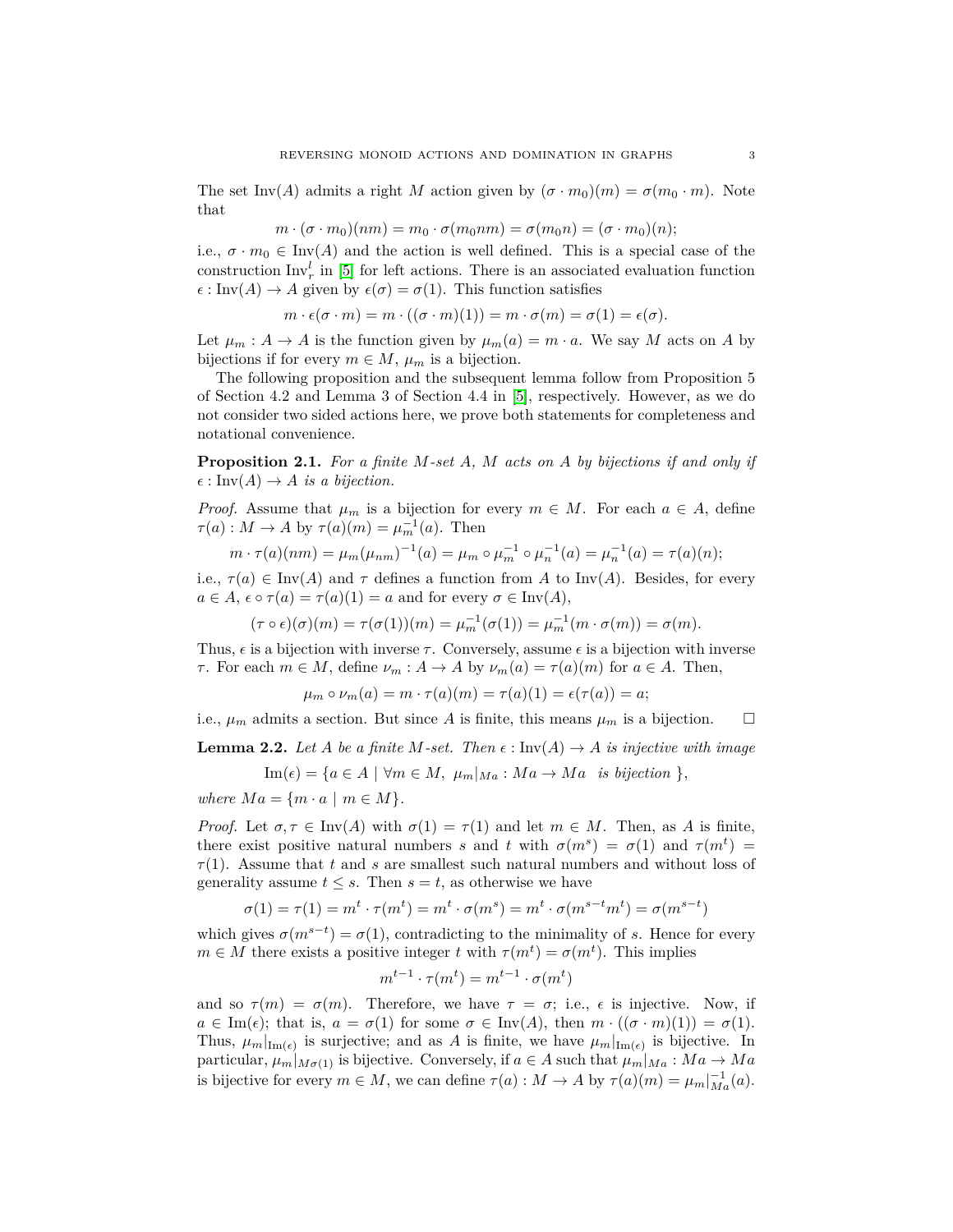Then, as in the proof of proposition above,  $\tau(a) \in Inv(A)$  and  $\tau(a)(1) = a$ ; i.e.,  $a \in \text{Im}(\epsilon).$ 

The lemma above, combined with the previous proposition, implies that  $\text{Inv}(A)$ is finite and every element of *M* acts on each orbit by bijections. Besides, every such orbit is in the image of  $\epsilon$ . Thus, as A is finite, the action on  $\text{Inv}(A)$  is reversible; that is, every element of *M* acts by bijections on  $Inv(A)$ . Therefore,  $Im(\epsilon)$  is the maximal invariant subset of *A* on which *M* acts by bijections; i.e.,  $\mu_m|_{\text{Im}(\epsilon)} : \text{Im}(\epsilon) \to \text{Im}(\epsilon)$ is a bijection for every  $m \in M$ . This, in particular, implies  $F(\text{Im}(\epsilon)) = \text{Im}(\epsilon)$ .

We use the construction Inv, first in the case when  $M = N$ , the monoid of natural numbers, and then  $M = \mathcal{F}(a, b)$ , the free monoid on two letters a and b. The latter will be denoted by  $\text{Inv}_M$  for convenience. Note that in the case when  $M = N$ , the set Im( $\epsilon$ ) consists of all fixed points and periodic points of the action.

### 3. Main Results

For any set *X* denote by  $\mathbb{Z}_2^X$  the set of functions from *X* to  $\mathbb{Z}_2$ . The addition and multiplication of elements in  $\mathbb{Z}_2^X$  is defined point-wise. For each  $s: V \to \mathbb{Z}_2$  let  $P_s: V \to \mathbb{Z}_2$  be the function given by

$$
P_s(v) = \prod_{x \in N(v)} (1 + s(x)).
$$

We define  $F: \mathbb{Z}_2^V \to \mathbb{Z}_2^V$  as

$$
F(s) = sP_s + P_s + s + 1
$$

for  $s \in \mathbb{Z}_2^V$ . The function *F* induces a generalized cellular automota with local functions  $f_v: \mathbb{Z}_2^{N[v]} \to \mathbb{Z}_2$  given by

$$
f_v(s) = 1 + s(v) + \prod_{x \in N(v)} (1 - s(x)) + (s(v) \prod_{x \in N(v)} (1 - s(x))).
$$

We can consider this system as an N-action on  $\mathbb{Z}_2^V$ , which is defined by  $n \cdot s = F^{\circ n}(s)$ , where  $F^{\circ n}$  denotes the *n*-fold composition of  $F$  and  $F^{\circ 0}$  is the identity map.

<span id="page-3-0"></span>**Lemma 3.1.** *For any*  $s \in \mathbb{Z}_2^V$ ,

$$
F(s)^{-1}(1) = \{ v \in s^{-1}(0) \mid \exists u \in s^{-1}(1), \ \{u, v\} \in E \}.
$$

*Proof.* Note that  $F(s)(v) = 1$  if and only if  $s(v) = 0 = \prod_{x \in N(v)} (1 + s(x))$ . Assume that  $v \in F(s)^{-1}(1)$ . Then  $s(v) = 0$  and  $\prod_{x \in N(v)} (1 + s(x)) = 0$ . But this means there is  $u \in N(v)$  with  $s(u) = 1$ . Therefore,  $u \in s^{-1}(1)$  and  $\{u, v\} \in E$ . Conversely, if *s*(*v*) = 0 and  $\exists u \in s^{-1}(1)$  such that {*u, v*} ∈ *E*, then *u* ∈  $N(v)$  and 1 + *s*(*u*) = 0, which implies  $\prod_{x \in N(v)} (1 + s(v)) = 0.$ 

Let  $\text{Surj}(\mathbb{Z}_2^V) = \mathbb{Z}_2^V \setminus \{c_0, c_1\}$  where  $c_i$  is the constant function at  $i \in \{0, 1\}$ ; i.e., the subset of  $\mathbb{Z}_2^V$  of all surjections from *V* to  $\mathbb{Z}_2$ . A subset *A* of an N-set is called forward invariant if for every  $n \in N$ ,  $n \cdot A \subseteq A$ . We have  $F(c_0) = c_0$  and  $F(c_1) = c_0$ , so that  $\{c_0, c_1\}$  is forward invariant under the N-action. We also have the following proposition.

**Proposition 3.2.** Surj $(\mathbb{Z}_2^V)$  *is forward invariant under the* N-action.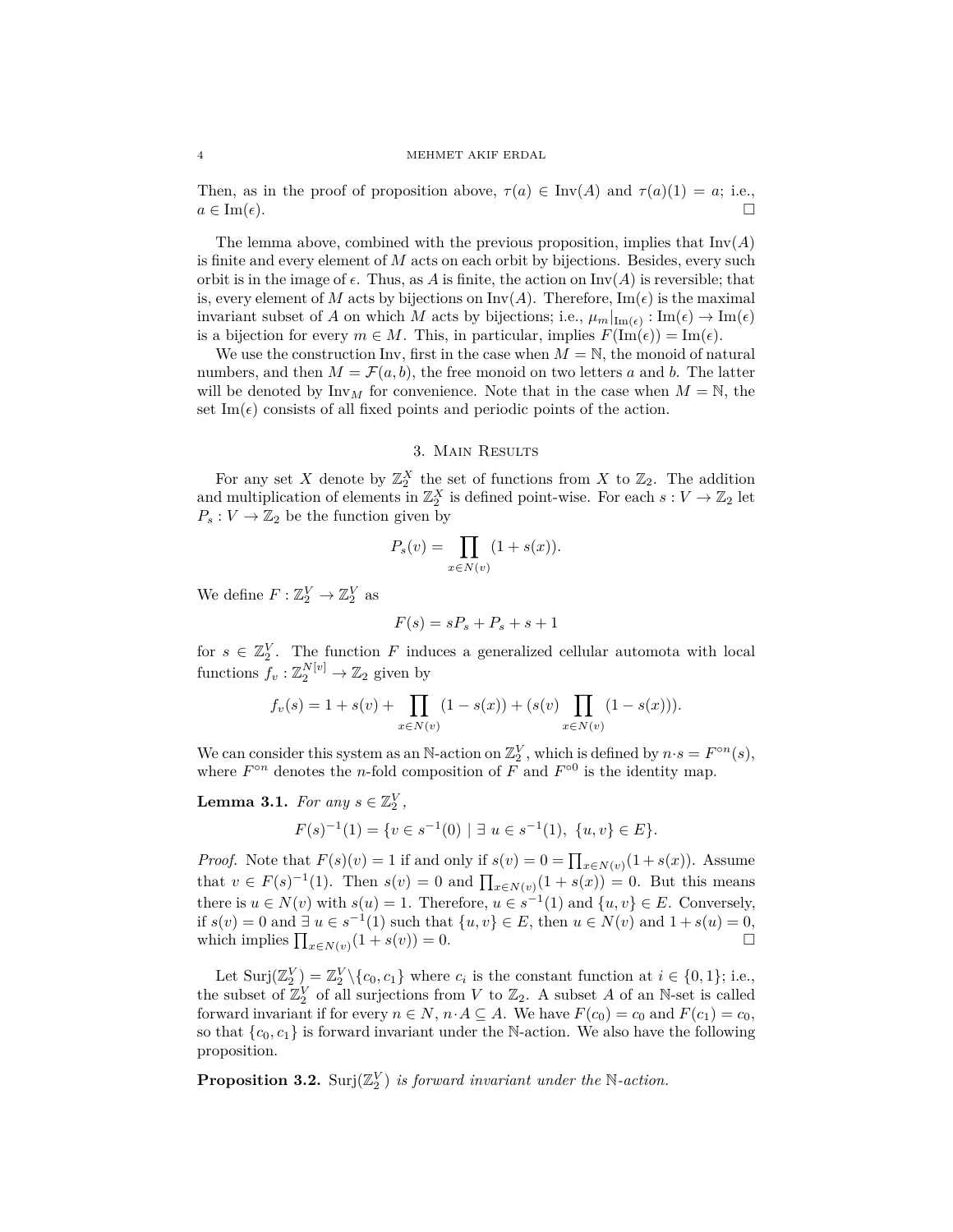*Proof.* Let  $s \in \text{Surj}(\mathbb{Z}_2^V)$  such that  $F(s) \in \{c_0, c_1\}$ . Recall that  $F(s)(v) = 1$  if and only if  $s(v) = 0 = \prod_{x \in N(v)} (1 + s(x))$ . Since *s* is not constant, we have  $F(s) \neq c_1$ . Assume  $F(s) = c_0$ . Then, by lemma [3.1,](#page-3-0)  $\emptyset = F(s)^{-1}(1) = \{v \in s^{-1}(0) \mid \exists u \in$  $s^{-1}(1)$ ,  $\{u, v\} \in E$ . But as *G* is connected, there exist two adjacent vertices  $v, w \in V$  such that  $s(v) = 1$  and  $s(w) = 0$ , so a contradiction. Thus,  $F(s)$  does not belong to  $\{c_0, c_1\}$ ; or equivalently, *F* maps surjections in  $\mathbb{Z}_2^V$  to surjections. Therefore,  $F(\text{Surj}(\mathbb{Z}_2^V)) \subseteq \text{Surj}(\mathbb{Z}_2^V)$ .

**Proposition 3.3.** The only fixed point of F is  $c_0$ . In particular,  $\text{Surj}(\mathbb{Z}_2^V)$  does *not have any fixed points under F.*

*Proof.* Assume for some  $s \in \mathbb{Z}_2^V$  we have  $F(s) = sP_s + s + P_s + 1 = s$ . If  $s(v) = 1$ for some  $v \in V$ , then

$$
s(v)P_s(v) + P_s(v) + 1 = 2P_s(v) + 1 = 0,
$$

which is a contradiction. Thus  $s(v) = 0$  for every  $v \in V$ .

Now we state and prove our main result.

<span id="page-4-0"></span>**Theorem 3.4.** Let  $G = (V, E)$  be a graph and  $F : \mathbb{Z}_2^V \to \mathbb{Z}_2^V$  be the graph dynamical *system given by*  $F(s) = sP_s + P_s + s + 1$  *where*  $P_s(v) = \prod_{x \in N(v)} (1 + s(x))$  *for*  $v \in V$ *.* Let  $\epsilon$  : Inv(A)  $\rightarrow$  *A be the evaluation map given by*  $\epsilon(s) = s(0)$ *. For a surjection*  $s \in \mathbb{Z}_2^V$ , we have  $s \in \text{Im}(\epsilon)$  *if and only if both*  $s^{-1}(0)$  *and*  $s^{-1}(1)$  *are dominating sets of G. Moreover, in this case*  $F \circ F(s) = s$ *.* 

*Proof.* Suppose that both  $s^{-1}(0)$  and  $s^{-1}(1)$  are dominating sets. Then for every  $v \in s^{-1}(0)$  there exists  $u \in s^{-1}(1)$  such that  $\{u, v\} \in E$ . By lemma [3.1,](#page-3-0)  $F(s)^{-1}(1) =$  $s^{-1}(0)$ . Similarly,  $F(s)^{-1}(0) = s^{-1}(1)$ . This means  $F(s) = 1 + s$  and  $F(1 + s) = s$ (where  $(1 + s)(x) = 1 + s(x)$  for  $x \in V$ ). Thus,  $\mathbb{N}s = \{s, 1 + s\}$  and  $F|_{\mathbb{N}s}$  is a bijection.

Conversely, assume that at least one of  $s^{-1}(0)$  and  $s^{-1}(1)$  is not a dominating set. First assume  $s^{-1}(1)$  is not a dominating set. Then

$$
F(s)^{-1}(1) = \{ v \in s^{-1}(0) \mid \exists u \in s^{-1}(1), \ \{u, v\} \in E \} \neq s^{-1}(0).
$$

Then there exists a function  $\tilde{s}: V \to \mathbb{Z}_2$  satisfying

$$
\tilde{s}(x) = \begin{cases} 1 & \text{if } s(x) = 1 \text{ or } F(s)(x) = 0 \\ 0 & \text{if } F(s)(x) = 1 \end{cases}.
$$

Since  $F(s)^{-1}(1) \subsetneq s^{-1}(0)$ , there exist  $v \in V$  with  $s(v) = 0 = F(s)(v)$ ; i.e.,  $\tilde{s} \neq s$ . By definition of  $\tilde{s}$ , we have  $F(\tilde{s})(v) = 1$  if and only if  $F(s)(x) = 1$ ; i.e.,  $F(\tilde{s}) =$ *F*(*s*). But this implies  $s \notin \text{Im}(\epsilon)$  (otherwise the restriction of  $\mu_1$  on  $\text{Im}(\epsilon)$  can not be invertible). Now, assume that  $s^{-1}(1)$  is a dominating set but  $s^{-1}(0)$  is not. Then  $F(s)^{-1}(1) = s^{-1}(0)$ , which means  $F(s) = 1 + s \notin \text{Im}(\epsilon)$ . But this means  $F(s) \notin \text{Im}(\epsilon)$  which gives  $s \notin \text{Im}(\epsilon)$ .

Observe that the theorem implies if  $s: V \to \mathbb{Z}_2$  is a surjective function, then  $F^{\circ n}(s)$  is a surjective element in  $\text{Im}(\epsilon)$  for sufficiently large *n*; i.e., any element in  $\text{Surj}(\mathbb{Z}_2^V)$  converges to a surjective function  $V \to \mathbb{Z}_2$  for which pre-images of 0 and 1 are both dominating sets.

**Corollary 3.5.** The set of surjective functions in  $\text{Im}(\epsilon)$  admits an involution and its *orbit space is in one to one correspondance with the set of all domatic* 2*-partitions.*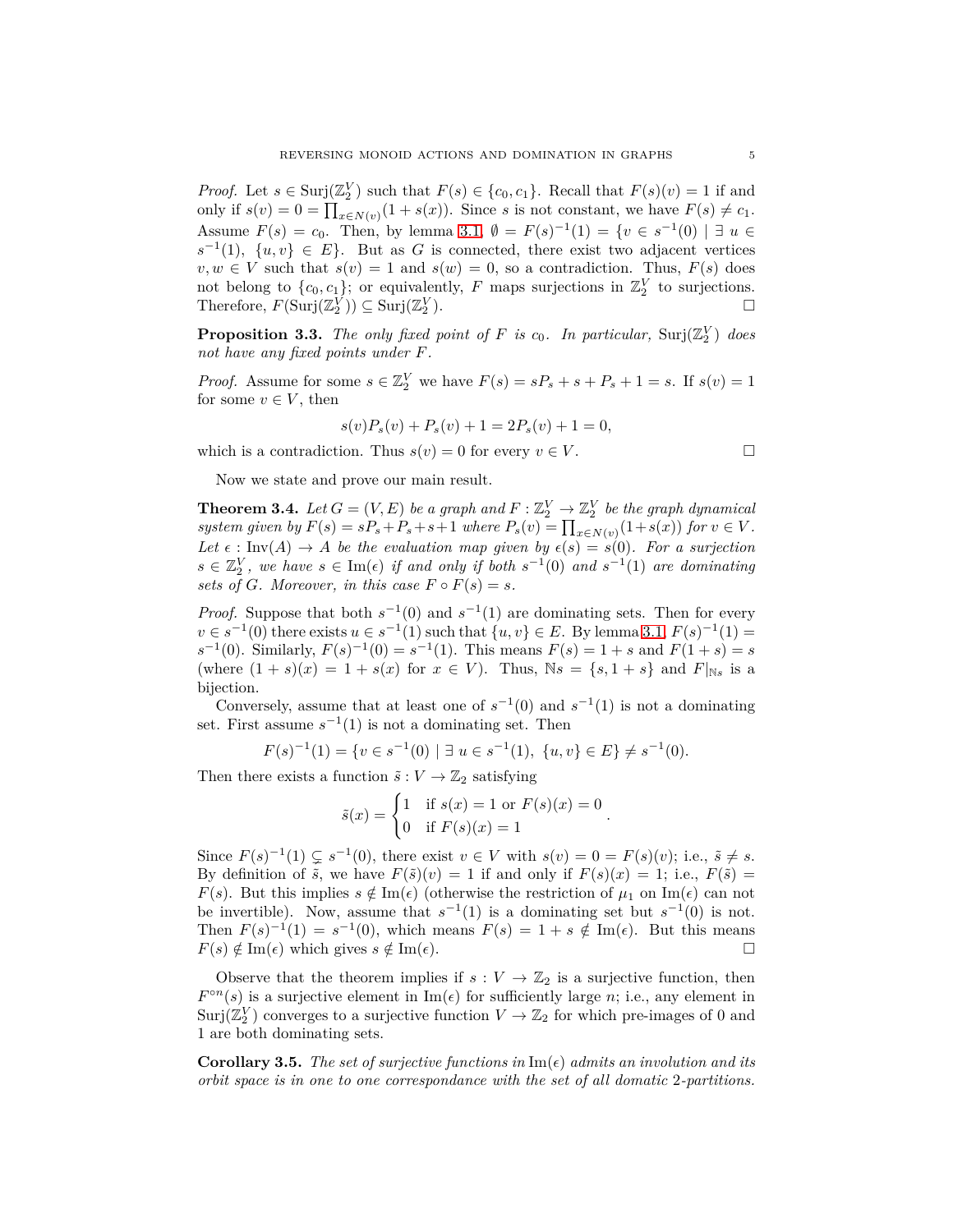As an example, consider the imperfect graph  $G_3 = (V, E)$  with vertex set  $V =$  $\{v_1, v_2, v_3, v_4, v_5, v_6\}$  and edge set  $E = \{v_1v_2, v_1v_4, v_2v_3, v_2v_5, v_3v_4, v_4v_5, v_3v_6\};$  see the figure below



Given an integer *k* with  $0 \le k \le 63$ , one uniquely writes

 $k = 32i_1 + 16i_2 + 8i_3 + 4i_4 + 2i_5 + i_6$ 

with  $i_j \in \{0,1\}$  for  $1 \leq j \leq 6$  (that is, *k* written in the base 2). Let  $s_k : V \to \mathbb{Z}_2$ denote the function defined as  $s_k(v_j) = i_j$ , when *k* is written as above. Then

$$
\mathbb{Z}_2^V = \{ s_k \mid k \in \mathbb{Z}, 0 \le k \le 63 \}.
$$

The system *F* associated to this graph is as follows:



The shaded nodes denote the elements in  $\text{Im}(\epsilon)$ . The set of all surjective elements in  $\text{Im}(\epsilon)$  is

{*s*7*, s*12*, s*14*, s*19*, s*21*, s*24*, s*26*, s*28*, s*35*, s*37*s*39*, s*42*, s*44*, s*49*, s*51*, s*56}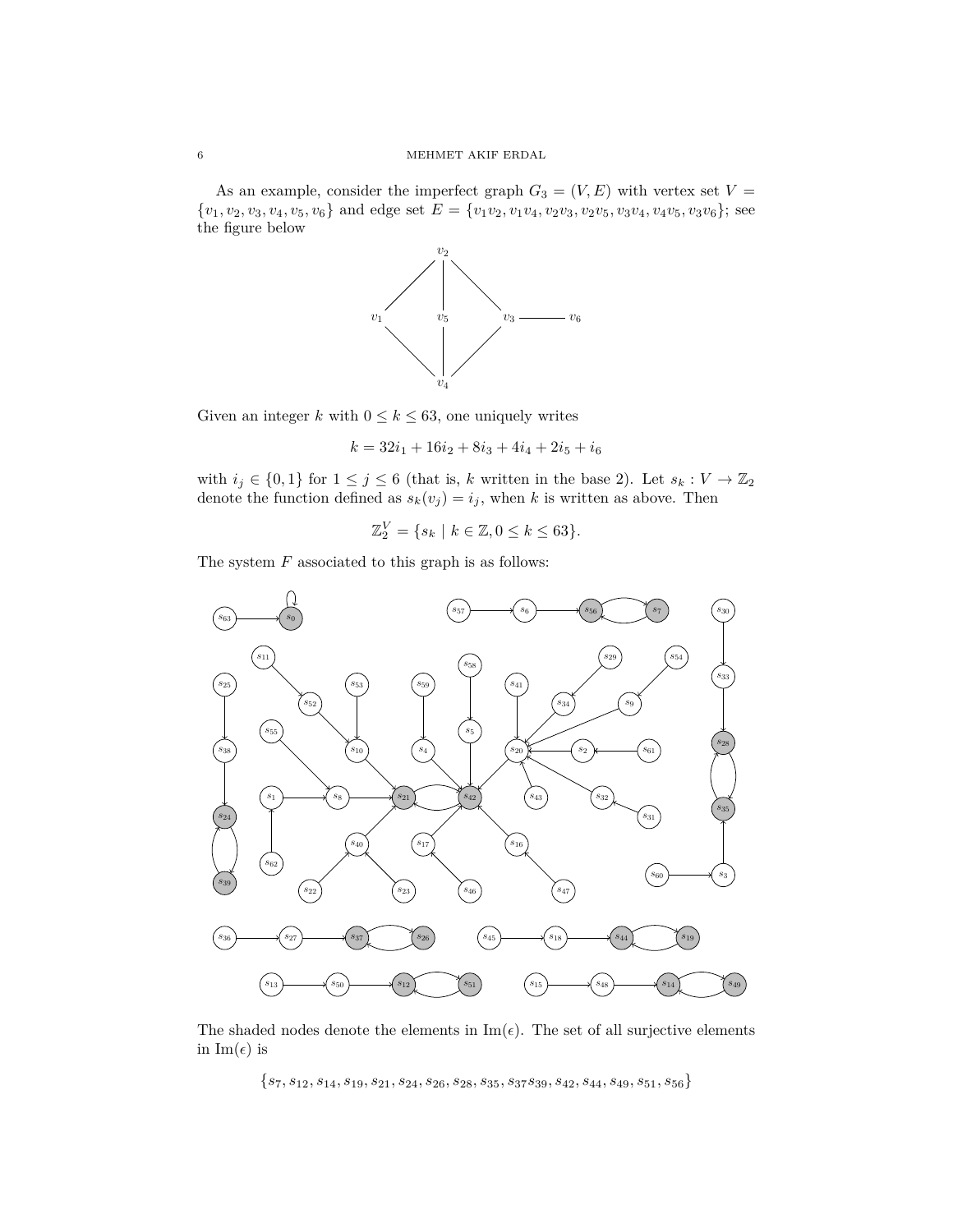and the only fixed point is  $s_0$ , the constant map at 0. Note that all non-zero elements in  $\text{Im}(\epsilon)$  are in one to one correspondence with dominating sets that are also nonblockers.

<span id="page-6-0"></span>3.1. **Graph induced monoid actions and further consequences.** We can generalize the notion of graph dynamical system to action of monoids as follows. Let *M* be a finitely generated monoid,  $G = (V, E)$  be a graph and *S* be a set of states. We say an action of *M* on  $S^V$  graph induced if for every generator  $m \in M$ , the map  $\mu_m: S^V \to S^V$  given by  $\mu_m(s) = m \cdot s$  is a graph dynamical system with dependency graph  $G = (V, E)$ . If further  $\mu_m$  is a generalized cellular automata, then we say the *M*-action is cellular.

Conversely, by a given collection of graph dynamical systems on the same graph, we can define an action of a free monoid. For any given set  $K$ , let  $\mathcal{F}(K)$  denote the free monoid generated by elements of *K*. Let  ${F_t : S^V \to S^V \mid t \in K}$  a collection of graph dynamical systems each of which having dependency graph  $G = (V, E)$ . For  $t \in K$ , one defines the action of  $t \in \mathcal{F}(K)$  (considered as a word with length one) as  $t \cdot s = F_t(s)$  for every  $s \in S$ . Therefore, given a word  $w = t_{i_1} t_{i_2} \dots t_{i_n} \in \mathcal{F}(K)$ , we have  $w \cdot s = F_{i_1} \circ F_{i_2} \dots F_{i_n}(s)$ .

Here we construct several graph induced action fo the free monoid on two letters and establish a relation between their fixed points and more special dominating sets; such as, independent or perfect dominating sets, via reversing their actions. For the rest of the paper, we let  $G = (V, E)$  be a connected finite simple graph and  $F: \mathbb{Z}_2^V \to \mathbb{Z}_2^V$  be as in Theorem [3.4.](#page-4-0)

3.1.1. *On independent domination*. A subset  $A \subseteq V$  is called an independent set of  $G = (V, E)$  if no two vertices in A is adjacent. An independent set that is also dominating is called an independent dominating set. These subsets are also called maximal independent sets as such a set can not be properly contained in a larger independent set. Let  $M = \mathcal{F}(a, b)$  be the free monoid with two generators a, b. Consider the following action of *M* on  $\mathbb{Z}_2^V$  defined on generators by  $a \cdot s = F^{\circ 2}(s)$ and  $b \cdot s = sP_s$ ; so that, for every  $v \in V$ 

$$
(b \cdot s)(v) = s(v) \prod_{x \in N(v)} (1 + s(x)).
$$

It is known that any independent dominating set must be minimal, so that its complement is also a dominating set. Thus, the following corollary follows from Theorem [3.4.](#page-4-0)

<span id="page-6-2"></span>**Corollary 3.6.** *If*  $s^{-1}(1)$  *is an independent dominating set of G, then*  $a \cdot s = s$ *.* 

We have the following lemma:

<span id="page-6-1"></span>**Lemma 3.7.** *For*  $s \in \mathbb{Z}_2^V$ , we have  $b \cdot s = s$  *if and only if*  $s^{-1}(1)$  *is an independent set of G.*

*Proof.* Assume  $s^{-1}(1)$  is an independent set; so that, for  $v \in V$  if  $s(v) = 1$ , then  $s(x) = 0$  whenever  $x \in N(v)$ . Thus, if  $s(v) = 1$ , then  $(b \cdot s)(v) = s(v) \prod_{x \in N(v)} (1 +$  $s(x) = 1$ . Note that if  $s(v) = 0$ , then  $(b \cdot s)(v) = 0$ . Thus,  $b \cdot s = s$ . Conversely, assume  $s^{-1}(1)$  is not an independent set. Then there exists  $v, w \in V$  such that { $v, w$ } ∈ *E* and  $s(v) = s(w) = 1$ . This implies  $\prod_{x \in N(v)} (1 + s(x)) = 0$  as  $w \in N(v)$ ; and thus,  $(b \cdot s)(v) = 0$ . Therefore  $b \cdot s \neq s$  since  $s(v) = 1$ .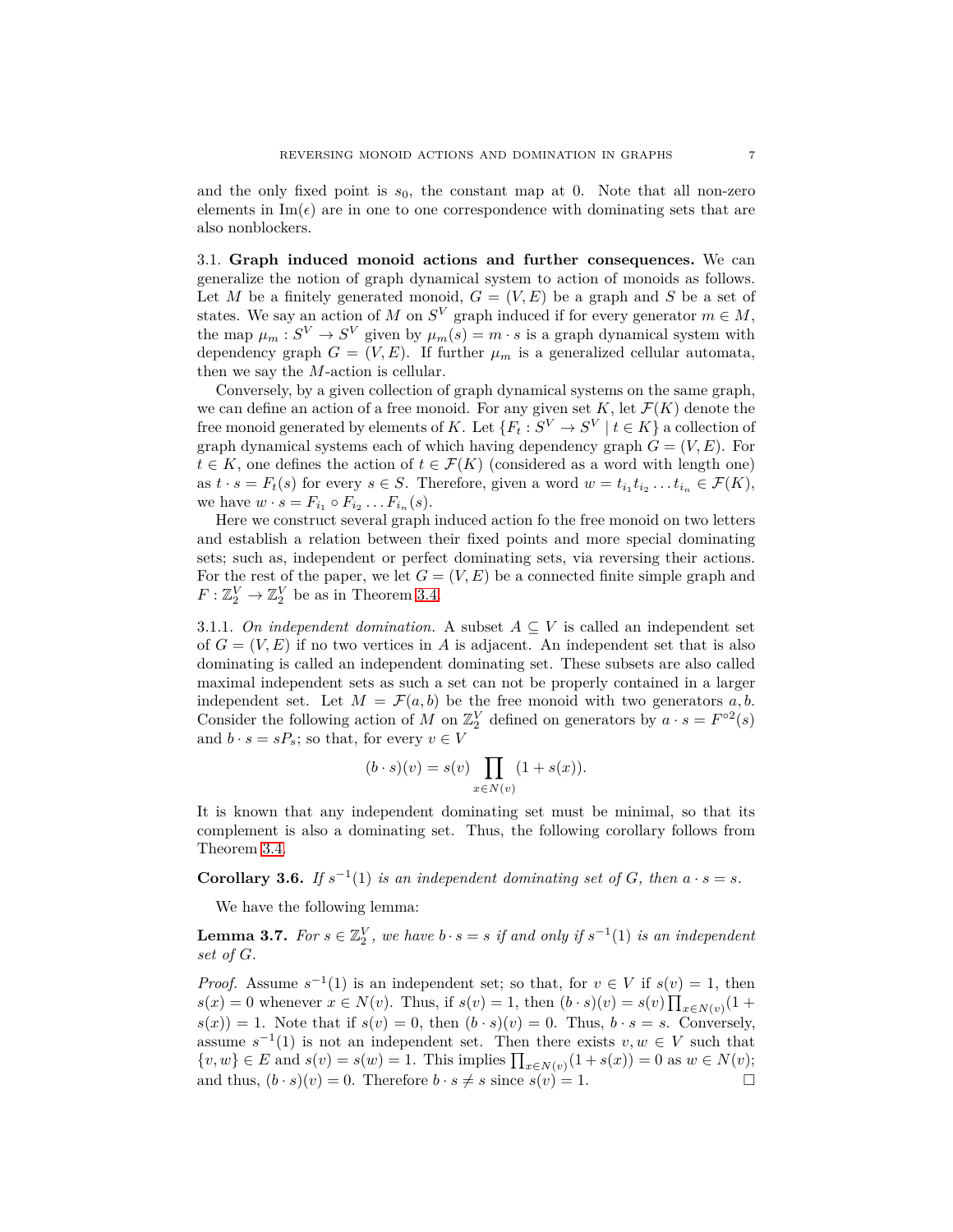#### 8 MEHMET AKIF ERDAL

Since we previously used the notation  $\text{Inv}(\mathbb{Z}_2^V)$  for the reverse action for the N-set on  $\mathbb{Z}_2^V$ , in this section we use the notation  $\text{Inv}_M(\mathbb{Z}_2^V) = \{\sigma : M \to \mathbb{Z}_2^V \mid \forall n, m \in \mathbb{Z}_2^V\}$ *M,*  $m \cdot \sigma(nm) = \sigma(n)$ , for the reverse action construction for the *M*-set  $\mathbb{Z}_2^V$ . Similarly, we denote by  $\epsilon_M : \text{Inv}_M(\mathbb{Z}_2^V) \to \mathbb{Z}_2^V$  the evaluating function in this case; i.e.  $\epsilon_M(\sigma) = \sigma(e)$  where *e* is the identity element (the empty word) in *M*. By Lemma [2.2,](#page-2-0)  $\epsilon_M$  is injective. We have the following corollary.

<span id="page-7-0"></span>**Corollary 3.8.** For  $s \in \mathbb{Z}_2^V$ ,  $s \in \text{Im}(\epsilon_M)$  if and only if  $s^{-1}(1)$  is a maximal *independent set of G.*

*Proof.* Assume  $s^{-1}(1)$  is a maximal independent set of *G*. Then by Lemma [3.7](#page-6-1)  $b \cdot s = s$ . Since any maximal independent set is also a dominating set, by Corollary [3.6,](#page-6-2)  $a \cdot s = s$ . This means *s* is a fixed point of the action, and by Lemma [2.2,](#page-2-0)  $s \in \text{Im}(\epsilon_M)$ .

Conversely, assume  $s \in \text{Im}(\epsilon_M)$ . Then by Lemma [2.2,](#page-2-0)  $\mu_m|_{Ms}: Ms \to Ms$ is a bijection for each  $m \in M$ , or equivalently  $\mu_a$  and  $\mu_b$  are bijections (where  $\mu_m: \mathbb{Z}_2^V \to \mathbb{Z}_2^V$  is the function given by  $\mu_m(s) = m \cdot s$ ). By Theorem [3.4](#page-4-0) and as  $\mathcal{A}_i(s)$   $\subseteq$  *Ms*,  $\mu_a|_{Ms}$  is a bijection implies both  $s^{-1}(0)$  and  $s^{-1}(1)$  are dominating sets of *G*. In this case,  $\mu_a(s) = a \cdot s = F^{\circ 2}(s) = s$ . Besides, as *Ms* is finite, if  $\mu_b|_{Ms}$ is a bijection then there exists  $k \in \mathbb{N}^+$  with  $b^k \cdot s = s$ . Note that if  $s(v) = 0$ , then  $(b \cdot s)(v) = 0$  and so  $(b^k \cdot s)(v) = 0$ . Hence, if  $b^k \cdot s = s$ , then  $k = 1$ ; i.e.,  $b \cdot s = s$ . By Lemma [3.7](#page-6-1) this implies that  $s^{-1}(1)$  is an independent set. Therefore, we need  $s^{-1}(1)$  to be simultaneously a dominating set and independent set. But this means  $s^{-1}(1)$  is a independent dominating set, or equivalently, a maximal independent set.

3.1.2. *Dominating sets with dominated vertex conditions.* There are several different types of dominating sets where dominated vertices satisfy certain conditions. A list of such special dominating sets can be found in [\[7,](#page-8-6) Sec. 4]. We can use the system *F* in Theorem [3.4](#page-4-0) along with another system to obtain correspondences between such dominating sets that are also nonblockers. For each vertex  $v \in V$ let  $C(v)$  be a condition on *v*. We say a dominating set *D* is a *C*-dominating set if  $C(v)$  holds for every  $v \in V \backslash D$ . For a given graph  $G = (V, E)$  one defines an action of  $M = \mathcal{F}(a, b)$  on  $\mathbb{Z}_2^V$  as follows. For  $s \in \mathbb{Z}_2^V$  define  $a \cdot s = F^{\circ 2}(s)$  and  $b \cdot s = 1 + T_s + sT_s$  where

$$
T_s(v) = \begin{cases} 1 & \text{if } C(v) \text{ holds} \\ 0 & \text{if } C(v) \text{ does not hold} \end{cases}
$$

Then, we have the following proposition.

<span id="page-7-1"></span>**Proposition 3.9.** *The graph*  $G = (V, E)$  *has a C*-dominating and nonblocking set *if and only if*  $\text{Im}(\epsilon_M) \neq \emptyset$ . Besides, if  $s \in \text{Im}(\epsilon_M)$  exists, then *s* is a fixed point of *this action and*  $s^{-1}(1)$  *is a C*-dominating set. Conversely, if *D is a C*-dominating *set of G that is also nonblocker, then there exists*  $s \in \text{Im}(\epsilon_M)$  *with*  $s^{-1}(1) = D$ *.* 

*Proof.* Let  $D \subset V$  be a *C*-dominating and nonblocking set of *G*. Define  $s: V \to \mathbb{Z}_2$ by

$$
s(v) = \begin{cases} 1 & \text{if } v \in D \\ 0 & \text{if } v \notin D \end{cases}
$$

Now, as  $s^{-1}(1)$  is a *C*-dominating set of *G*,  $s(v) = 0$  implies *v* satisfies  $C(v)$  and so  $T_s(v) = 1$ , which implies  $(b \cdot s)(v) = 1 + T_s(v) + s(v)T_s(v) = 0$ . Conversely, if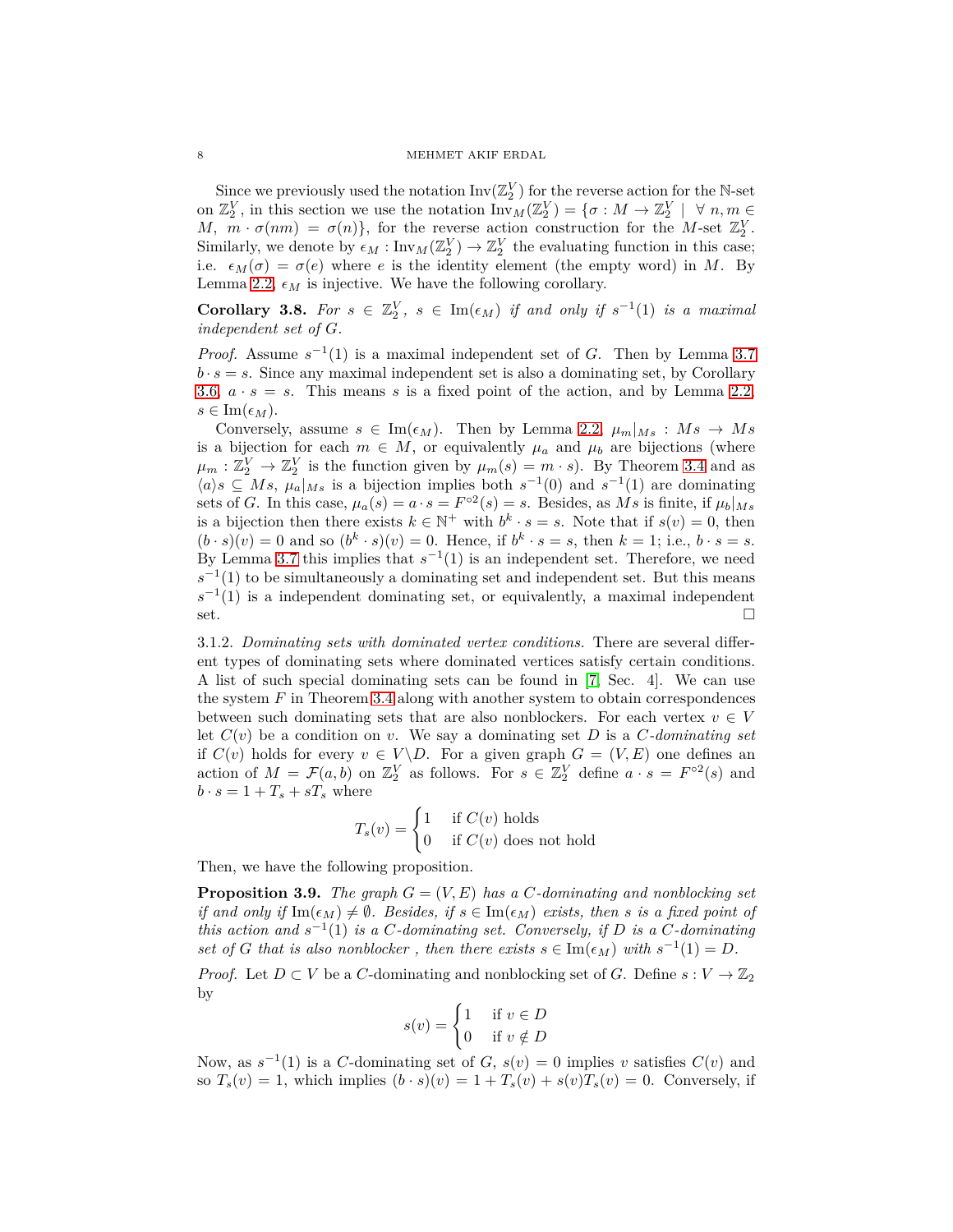$(b \cdot s)(v) = 1 + T_s(v) + s(v)T_s(v) = 0$  then  $(1 + s(v))T_s(v) = 1$  and so  $s(v) = 0$ . Therefore, in the case when  $s^{-1}(1)$  is a *C*-dominating set,  $s(v) = 0$  if and only if  $(b \cdot s)(v) = 0$ ; i.e.,  $b \cdot s = s$ . By assumption *D* is also a nonblocking set, so  $a \cdot s = s$ . This means *s* is a fixed point of the *M*-action as described above; and thus,  $s \in \text{Im}(\epsilon_M)$ .

Assume now  $s \in \text{Im}(\epsilon_M)$ . Then by Theorem [3.4](#page-4-0) we have  $a \cdot s = s$ . This means  $s^{-1}(1)$  is a dominating and nonblocking set. Since by Lemma [2.2](#page-2-0)  $\mu_b|_{Ms}: Ms \to Ms$ is a bijection, there exists a positive integer *k* with  $b^k \cdot s = s$ . Note that if  $s(v) = 1$ , then  $(b \cdot s)(v) = 1$ . Thus,  $b^k \cdot s = s$  gives  $k = 1$  and *s* is a fixed point of the action. Now assume that  $s^{-1}(1)$  is not a *C*-dominating set. Then there exists a vertex *v* with  $s(v) = T_s(v) = 0$ . This means  $(b \cdot s)(v) = 1 + T_s(v) + s(v)T_s(v) = 1$ , i.e.  $b \cdot s \neq s$ . But this is a contradiction, so  $s^{-1}(1)$  must be a *C*-dominating set.  $\square$ 

The proposition can be applied to several types of special dominating sets men-tioned in [\[7,](#page-8-6) Sec. 4] (e.g., perfect and even/odd dominating sets) by choosing  $T_s$ appropriately. For example, if  $T_s$  is given by

$$
T_s(v) = \begin{cases} 1 & \text{if } |N(v) \cap s^{-1}(1)| = 1 \\ 0 & \text{if } |N(v) \cap s^{-1}(1)| \neq 1 \end{cases},
$$

then one gets all perfect dominating sets. Note that any perfect dominating set has to be minimal, see [\[10\]](#page-9-5), so must also be a nonblocker .

Alternatively, we can define *T<sup>s</sup>* as

$$
T_s(v) = \begin{cases} 1 & \text{if } |N(v) \cap s^{-1}(1)| = 1 \mod 2 \\ 0 & \text{if } |N(v) \cap s^{-1}(1)| = 0 \mod 2 \end{cases}.
$$

In this case,  $\text{Im}(\epsilon_M)$  consists of elements *s* such that  $s^{-1}(1)$  is an odd dominating set that is also nonblocker. Note that by Sutner's Theorem [\[13\]](#page-9-4) every finite graph has an odd dominating set.

Observe that a similar proposition can be obtained for dominating sets whose vertices satisfy a given condition.

### **REFERENCES**

- <span id="page-8-4"></span>[1] Juan A. Aledo, Ali Barzanouni, Ghazaleh Malekbala, Leila Sharifan, and Jose C. Valverde. Fixed points in generalized parallel and sequential dynamical systems induced by a minterm or maxterm Boolean functions. *J. Comput. Appl. Math.*, 408:13, 2022. Id/No 114070.
- <span id="page-8-0"></span>[2] C. L. Barrett, H. S. Mortveit, and C. M. Reidys. Elements of a theory of simulation. II: Sequential dynamical systems. *Appl. Math. Comput.*, 107(2-3):121–136, 2000.
- <span id="page-8-2"></span>[3] Chris Barrett, Harry B. III Hunt, Madhav V. Marathe, S. S. Ravi, Daniel J. Rosenkrantz, and Richard E. Stearns. Modeling and analyzing social network dynamics using stochastic discrete graphical dynamical systems. *Theor. Comput. Sci.*, 412(30):3932–3946, 2011.
- <span id="page-8-5"></span>[4] Frank Dehne, Michael Fellows, Henning Fernau, Elena Prieto, and Frances Rosamond. nonblocker : Parameterized algorithmics for minimum dominating set. In *SOFSEM 2006: Theory and practice of computer science. 32nd conference on current trends in theory and practice of computer science, Měřín, Czech Republic, January 21–27, 2006. Proceedings*, pages 237–245. Berlin: Springer, 2006.
- <span id="page-8-3"></span>[5] Mehmet Akif Erdal and Özgün Ünlü. Semigroup actions on sets and the Burnside ring. *Appl. Categ. Struct.*, 26(1):7–28, 2018.
- <span id="page-8-1"></span>[6] Stephen Eubank, Hasan Guclu, VS Anil Kumar, Madhav V Marathe, Aravind Srinivasan, Zoltan Toroczkai, and Nan Wang. Modelling disease outbreaks in realistic urban social networks. *Nature*, 429(6988):180–184, 2004.
- <span id="page-8-6"></span>[7] Teresa W. Haynes, Stephen T. Hedetniemi, and Michael A. Henning. Models of domination in graphs. In *Topics in domination in graphs*, pages 13–30. Cham: Springer, 2020.